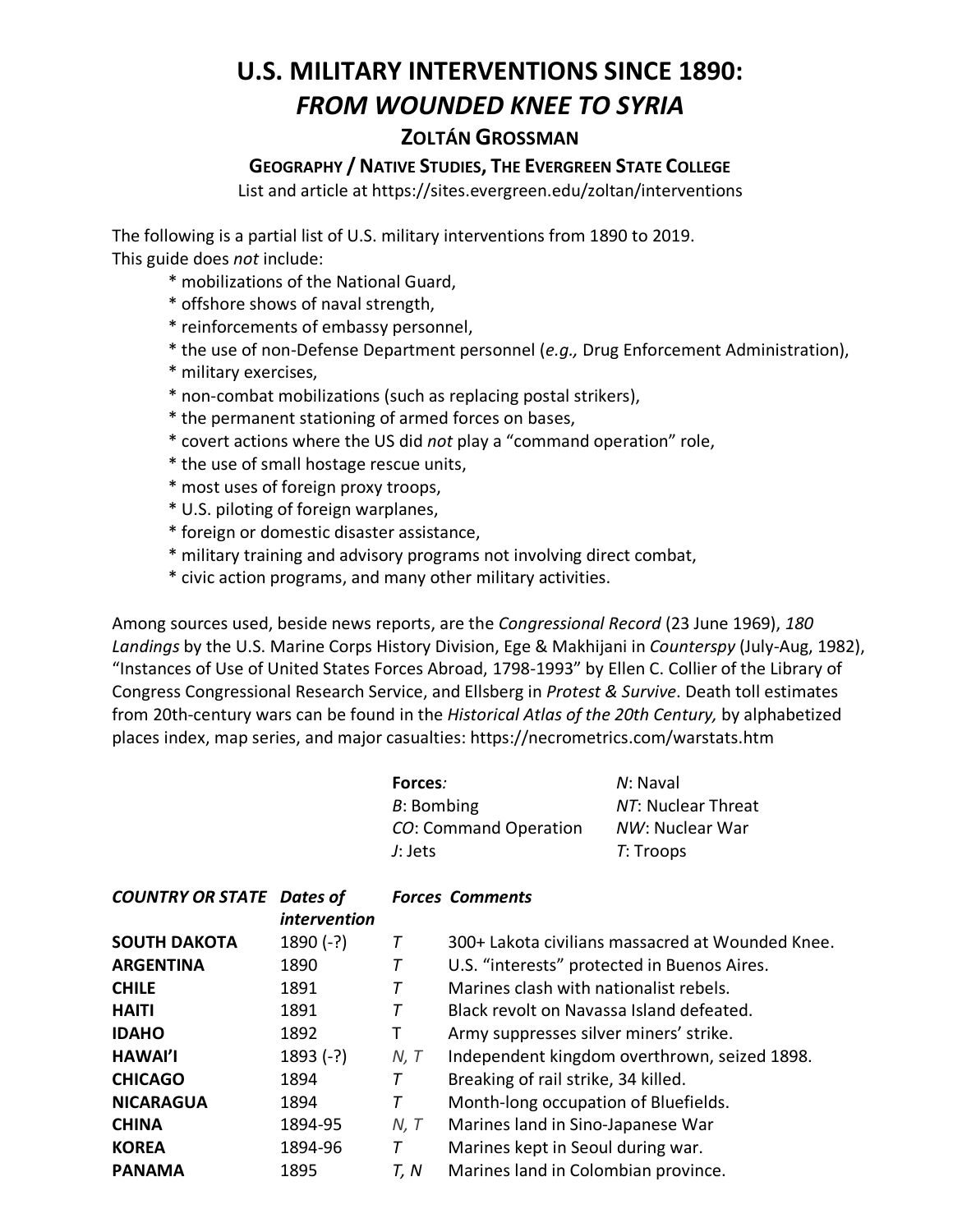| <b>NICARAGUA</b>      | 1896                | $\tau$           | Marines land in port of Corinto.                       |
|-----------------------|---------------------|------------------|--------------------------------------------------------|
| <b>CHINA</b>          | 1898-1900           | $\tau$           | Boxer Rebellion fought by foreign armies.              |
| <b>PHILIPPINES</b>    | 1898-1910           | N, T             | Seized from Spain, killed 600,000 Filipinos.           |
| <b>CUBA</b>           | 1898-1902 (-?) N, T |                  | Seized from Spain, still hold Guantánamo base.         |
| <b>PUERTO RICO</b>    | $1898 (-?)$         | N, T             | Seized from Spain, occupation continues.               |
| <b>GUAM</b>           | $1898 (-?)$         | N, T             | Seized from Spain, still use as base.                  |
| <b>MINNESOTA</b>      | $1898 (-?)$         | T                | Army battles Ojibwe revolt at Leech Lake.              |
| <b>NICARAGUA</b>      | 1898                | T                | Marines land at port of San Juan del Sur.              |
| <b>SAMOA</b>          | $1899 (-?)$         | Τ                | Battle over succession to throne; annexed east.        |
| <b>NICARAGUA</b>      | 1899                | T                | Marines land at port of Bluefields.                    |
| <b>IDAHO</b>          | 1899-1901           | T                | Army occupies Coeur d'Alene mining region.             |
| <b>OKLAHOMA</b>       | $1901(-?)$          | T                | Army battles Creek Native revolt.                      |
| <b>PANAMA</b>         | 1901-14             | N, T             | Broke off from Colombia 1903, annexed Canal Zone;      |
|                       |                     |                  | opened canal 1914.                                     |
| <b>HONDURAS</b>       | 1903                | Τ                | Marines intervene in revolution.                       |
| <b>DOMINICAN REP.</b> | 1903-04             | T                | U.S. interests protected in revolution.                |
| <b>KOREA</b>          | 1904-05             | Τ                | Marines land in Russo-Japanese War.                    |
| <b>CUBA</b>           | 1906-09             | T                | Marines land in democratic election.                   |
| <b>NICARAGUA</b>      | 1907                | Τ                | "Dollar Diplomacy" protectorate set up.                |
| <b>HONDURAS</b>       | 1907                | Τ                | Marines land during war with Nicaragua.                |
| <b>PANAMA</b>         | 1908                | T                | Marines intervene in election contest.                 |
| <b>NICARAGUA</b>      | 1910                | T                | Marines land in Bluefields & Corinto.                  |
| <b>HONDURAS</b>       | 1911                | T                | U.S. interests protected in civil war.                 |
| <b>CHINA</b>          | 1911-41             | N, T             | Continuous occupation with flare-ups.                  |
| <b>CUBA</b>           | 1912                | Τ                | U.S. interests protected in civil war.                 |
| <b>PANAMA</b>         | 1912                | T                | Marines land during heated election.                   |
| <b>HONDURAS</b>       | 1912                | T                | Marines protect U.S. economic interests.               |
| <b>NICARAGUA</b>      | 1912-33             | T, B             | 10-year occupation, fought Sandinista rebels.          |
| <b>MEXICO</b>         | 1913                | ${\cal N}$       | Americans evacuated during revolution.                 |
| <b>DOMINICAN REP.</b> | 1914                | $\boldsymbol{N}$ | Fight with rebels over Santo Domingo.                  |
| <b>COLORADO</b>       | 1914                | $\tau$           | Army breaks miners' strike.                            |
| <b>MEXICO</b>         | 1914-18             | N, T             | Series of interventions against nationalists.          |
| <b>HAITI</b>          | 1914-34             | T, B             | 19-year occupation after revolts.                      |
| <b>TEXAS</b>          | 1915                | $\tau$           | Soldiers crush Mexican-American rebellion              |
| <b>DOMINICAN REP.</b> | 1916-24             | T                | Marine occupation for 8 years.                         |
| <b>CUBA</b>           | 1917-33             | Τ                | Military occupation, economic protectorate.            |
| <b>WORLD WAR I</b>    | 1917-18             | N, T             | Ships sunk, fought Germany for 1.5 years.              |
| <b>RUSSIA</b>         | 1918-22             | N, T             | Five landings to fight Bolshevik Revolution.           |
| <b>PANAMA</b>         | 1918-20             | T                | "Police duty" during unrest after elections.           |
| <b>HONDURAS</b>       | 1919                | T                | Marines land during election campaign.                 |
| <b>YUGOSLAVIA</b>     | 1919                | Τ                | Marines intervene for Italy against Serbs in Dalmatia. |
| <b>GUATEMALA</b>      | 1920                | Τ                | 2-week intervention against unionists.                 |
| <b>WEST VIRGINIA</b>  | 1920-21             | T, B             | Army intervenes against mineworkers.                   |
| <b>TURKEY</b>         | 1922                | T                | Fought Turkish nationalists in Smyrna.                 |
| <b>CHINA</b>          | 1922-27             | N, T             | Deployment during nationalist revolt.                  |
| <b>MEXICO</b>         | 1923                | Β                | Airpower defends Calles from rebellion.                |
| <b>HONDURAS</b>       | 1924-25             | T                | Landed twice during election strife.                   |
| <b>PANAMA</b>         | 1925                | T                | Marines suppress general strike.                       |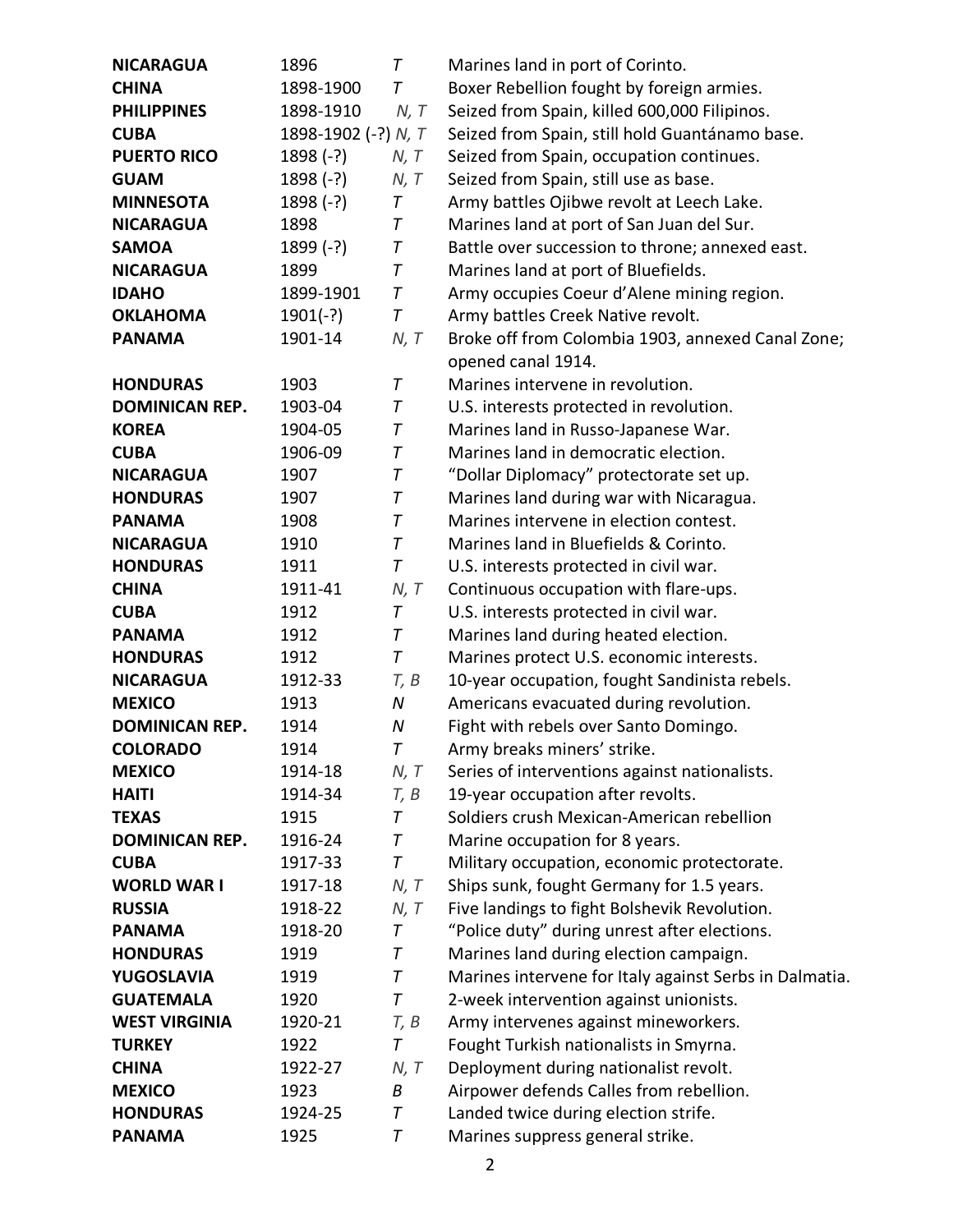| <b>CHINA</b>          | 1927-34        | T      | Marines stationed throughout the country.                                                                              |
|-----------------------|----------------|--------|------------------------------------------------------------------------------------------------------------------------|
| <b>EL SALVADOR</b>    | 1932           | N      | Warships send during Farabundo Martí revolt.                                                                           |
| <b>WASHINGTON DC</b>  | 1932           | T      | Army stops WWI vet bonus protest.                                                                                      |
| <b>WORLD WAR II</b>   | 1941-45        |        | N, T, B, NW Hawai'i bombed, fought Japan, Italy & Germany<br>for 3 years; first nuclear war.                           |
| <b>DETROIT</b>        | 1943           | T      | Army put down African American rebellion.                                                                              |
| <b>IRAN</b>           | 1946           | NT     | Soviet troops told to leave northwestern region.                                                                       |
| YUGOSLAVIA            | 1946           | N, NT  | Response to shoot-down of U.S. plane.                                                                                  |
| <b>URUGUAY</b>        | 1947           | NT     | Bombers deployed as show of strength.                                                                                  |
| <b>GREECE</b>         | 1947-49        | CO     | U.S. directs far-right forces in civil war.                                                                            |
| <b>GERMANY</b>        | 1948           | NT     | Atomic-capable bombers guard Berlin Airlift.                                                                           |
| <b>CHINA</b>          | 1948-49        | $\tau$ | Marines evacuate citizens before Communist victory.                                                                    |
| <b>PHILIPPINES</b>    | 1948-54        | CO     | CIA directs war against Huk Rebellion.                                                                                 |
| <b>PUERTO RICO</b>    | 1950           | CO     | Independence rebellion crushed in Ponce.                                                                               |
| <b>KOREA</b>          | $1951-53$ (-?) |        | T, N, B, NT U.S./So. Korea fights China/No. Korea to stalemate<br>nuclear threat 1950 vs. China '53. Still have bases. |
| <b>IRAN</b>           | 1953           | CO     | CIA overthrows democracy, installs Shah.                                                                               |
| <b>VIETNAM</b>        | 1954           | NT     | French offered bombs to use vs. Dienbienphu siege.                                                                     |
| <b>GUATEMALA</b>      | 1954           |        | CO, B, NT CIA directs exile invasion after gov't nationalized                                                          |
| <b>EGYPT</b>          | 1956           | NT, T  | United Fruit lands; bombers based in Nicaragua.<br>Soviets told to keep out of Suez Crisis;                            |
|                       |                |        | Marines evacuate foreigners.                                                                                           |
| <b>LEBANON</b>        | 1958           | T, N   | Army & Marine occupation against rebels.                                                                               |
| <b>IRAQ</b>           | 1958           | NT     | Iraq warned against invading Kuwait.                                                                                   |
| <b>CHINA</b>          | 1958           | NT     | China told not to move on Taiwan isles.                                                                                |
| <b>PANAMA</b>         | 1958           | T      | Flag protests erupt into Canal Zone confrontation.                                                                     |
| <b>VIETNAM</b>        | 1960-75        |        | T, N, B, NT Fought South Vietnam revolt & North Vietnam;<br>1 million killed; atomic bomb threats in 1968 & '69.       |
| <b>CUBA</b>           | 1961           | CO     | CIA-directed Bay of Pigs exile invasion fails.                                                                         |
| <b>GERMANY</b>        | 1961           | NT     | Alert during Berlin Wall crisis.                                                                                       |
| <b>LAOS</b>           | 1962           | CO     | Military buildup during Pathet Lao guerrilla war.                                                                      |
| <b>CUBA</b>           | 1962           | NT, N  | Blockade during missile crisis; near-war with Soviets.                                                                 |
| <b>IRAQ</b>           | 1963           | CO     | CIA organizes coup that killed president, brings Ba'ath<br>Party to power, Saddam Hussein as secret service head       |
| <b>PANAMA</b>         | 1964           | T      | Panamanians shot for urging canal's return.                                                                            |
| <b>INDONESIA</b>      | 1965           | CO     | 1 million+ killed in CIA-assisted army coup.                                                                           |
| <b>DOMINICAN REP.</b> | 1965-66        | T, B   | Army & Marines land during election campaign.                                                                          |
| <b>GUATEMALA</b>      | 1966-67        | CO     | Green Berets intervene against rebels.                                                                                 |
| <b>DETROIT</b>        | 1967           | Τ      | Army battles African American uprising, 43 killed.                                                                     |
| <b>UNITED STATES</b>  | 1968           | T      | After M.L. King is shot; 21,000+ soldiers in cities.                                                                   |
| <b>CAMBODIA</b>       | 1969-75        |        | B, T, N Up to 2 million killed in decade of bombing, starvation,<br>political chaos.                                   |
| <b>OMAN</b>           | 1970           | CO     | U.S. directs Iranian marine invasion.                                                                                  |
| <b>LAOS</b>           | 1971-73        | CO, B  | U.S. directs South Vietnamese invasion;<br>"carpet-bombs" countryside around Ho Chi Minh Trail.                        |
| <b>SOUTH DAKOTA</b>   | 1973           | CO     | Army directs Wounded Knee siege of Lakotas.                                                                            |
| <b>MIDEAST</b>        | 1973           | ΝT     | Worldwide alert vs. Soviets during Mideast War.                                                                        |
|                       |                |        |                                                                                                                        |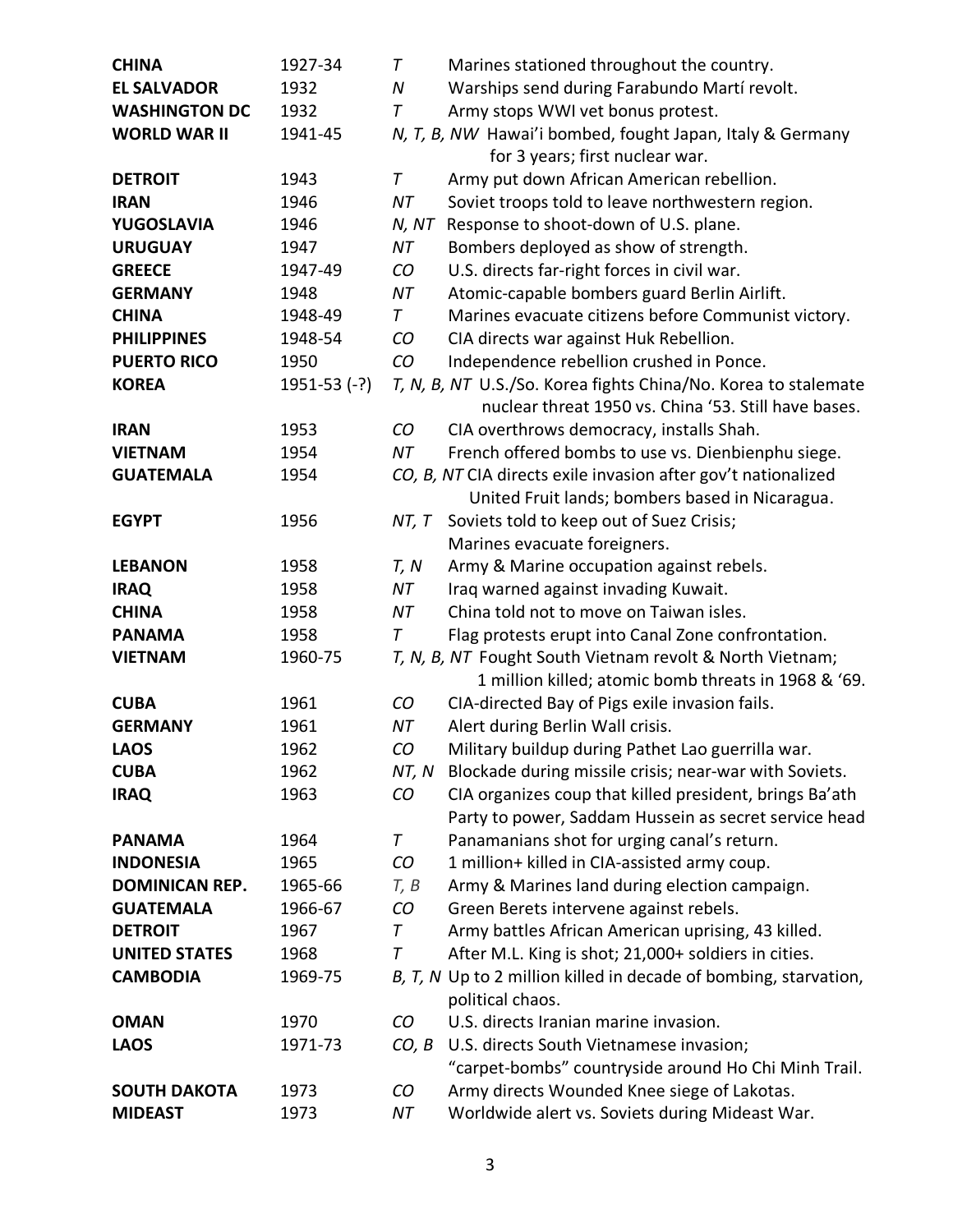| <b>CHILE</b>          | 1973      | CO    | CIA-backed coup ousts elected leftist president.             |
|-----------------------|-----------|-------|--------------------------------------------------------------|
| <b>CAMBODIA</b>       | 1975      | T, B  | Gassing of captured ship Mayagüez,                           |
|                       |           |       | 28 troops die when helicopter shot down.                     |
| <b>ANGOLA</b>         | 1976-92   | CO    | CIA assists South African-backed UNITA rebels.               |
| <b>IRAN</b>           | 1980      | T, NT | Raid to rescue embassy hostages; 8 troops die in             |
|                       |           |       | helicopter-plane crash; bombing aborted. Soviets             |
|                       |           |       | warned not to get involved in revolution.                    |
| <b>LIBYA</b>          | 1981      | N, J  | Two Libyan jets shot down in maneuvers.                      |
| <b>EL SALVADOR</b>    | 1981-92   |       | CO, T Advisors, overflights aid counterinsurgency war,       |
|                       |           |       | soldiers briefly involved in hotel hostage clash.            |
| <b>NICARAGUA</b>      | 1981-90   |       | CO, N CIA directs exile (Contra) invasions, plants harbor    |
|                       |           |       | mines against Sandinista revolutionary gov't.                |
| <b>LEBANON</b>        | 1982-84   |       | N, B, T Marines expel PLO and back far-right Phalangists,    |
|                       |           |       | Navy bombs and shells Muslim rebels, Syrian forces.          |
|                       |           |       | 241 Marines killed when Shi'a rebels bomb barracks.          |
| <b>GRENADA</b>        | 1983-84   | T, B  | Invasion topples 4-year leftist revolutionary gov't          |
| <b>HONDURAS</b>       | 1983-89   | Τ     | Maneuvers help build bases near Nicaragua borders.           |
| <b>IRAN</b>           | 1984      | J     | Two Iranian jets shot down over Persian Gulf.                |
| <b>LIBYA</b>          | 1986      |       | B, N, J Air strikes to topple Qaddafi gov't.                 |
| <b>BOLIVIA</b>        | 1986      | Τ     | Army assists raids on cocaine region.                        |
| <b>IRAN</b>           | 1987-88   | N, B  | U.S. intervenes on side of Iraq in war, defending            |
|                       |           |       | reflagged tankers & downing civilian jet.                    |
| <b>LIBYA</b>          | 1989      | N, J  | Two Libyan jets shot down.                                   |
| <b>VIRGIN ISLANDS</b> | 1989      | Τ     | St. Croix Black unrest after hurricane.                      |
| <b>PHILIPPINES</b>    | 1989      | J     | Air cover provided for government against coup.              |
| <b>PANAMA</b>         | 1989-99   | T, B  | Noriega gov't ousted by 27,000 soldiers, 2000+ killed,       |
|                       |           |       | 1989. Canal Zone & bases returned, 1999.                     |
| <b>LIBERIA</b>        | 1990      | T     | Foreigners evacuated during civil war.                       |
| <b>SAUDI ARABIA</b>   | 1990-91   | T, J  | Iraq countered after invading Kuwait. 540,000 troops         |
|                       |           |       | Stationed; also in Oman, Qatar, Bahrain, UAE, Israel.        |
| <b>IRAQ</b>           | 1990-91   |       | B, T, N Blockade of Iraqi & Jordanian ports, air strikes;    |
|                       |           |       | 200,000+ killed in invasion of Iraq & Kuwait;                |
|                       |           |       | large-scale destruction of Iraqi military in Gulf War.       |
| <b>KUWAIT</b>         | 1991      |       | N, B, T Kuwait royal family returned to throne.              |
| <b>IRAQ</b>           | 1991-2003 | B, N  | No-fly zone over Kurdish north, Shi'a south; constant        |
|                       |           |       | air strikes, naval-enforced economic sanctions.              |
| <b>LOS ANGELES</b>    | 1992      | Τ     | Army, Marines deployed in anti-police uprising.              |
| <b>SOMALIA</b>        | 1992-94   |       | T, N, B U.S.-led United Nations occupation during civil war; |
|                       |           |       | raids fail against one Mogadishu faction.                    |
| YUGOSLAVIA            | 1992-94   | N     | NATO blockade of Serbia & Montenegro.                        |
| <b>BOSNIA</b>         | 1993-95   | J, B  | No-fly zone in civil war; downed jets, bombed Serbs.         |
| <b>HAITI</b>          | 1994      | T, N  | Blockade against military government; troops restore         |
|                       |           |       | President Aristide to office three years after coup.         |
| <b>ZAIRE (CONGO)</b>  | 1996-97   | Т     | Troops at Rwandan Hutu refugee camps, in area where          |
|                       |           |       | Congo revolution begins.                                     |
| <b>LIBERIA</b>        | 1997      | Τ     | Soldiers under fire during evacuation of foreigners.         |
| <b>ALBANIA</b>        | 1997      | Τ     | Soldiers under fire during evacuation of foreigners.         |
| <b>SUDAN</b>          | 1998      | M     | Attack on alleged Al Qaeda nerve gas plant.                  |